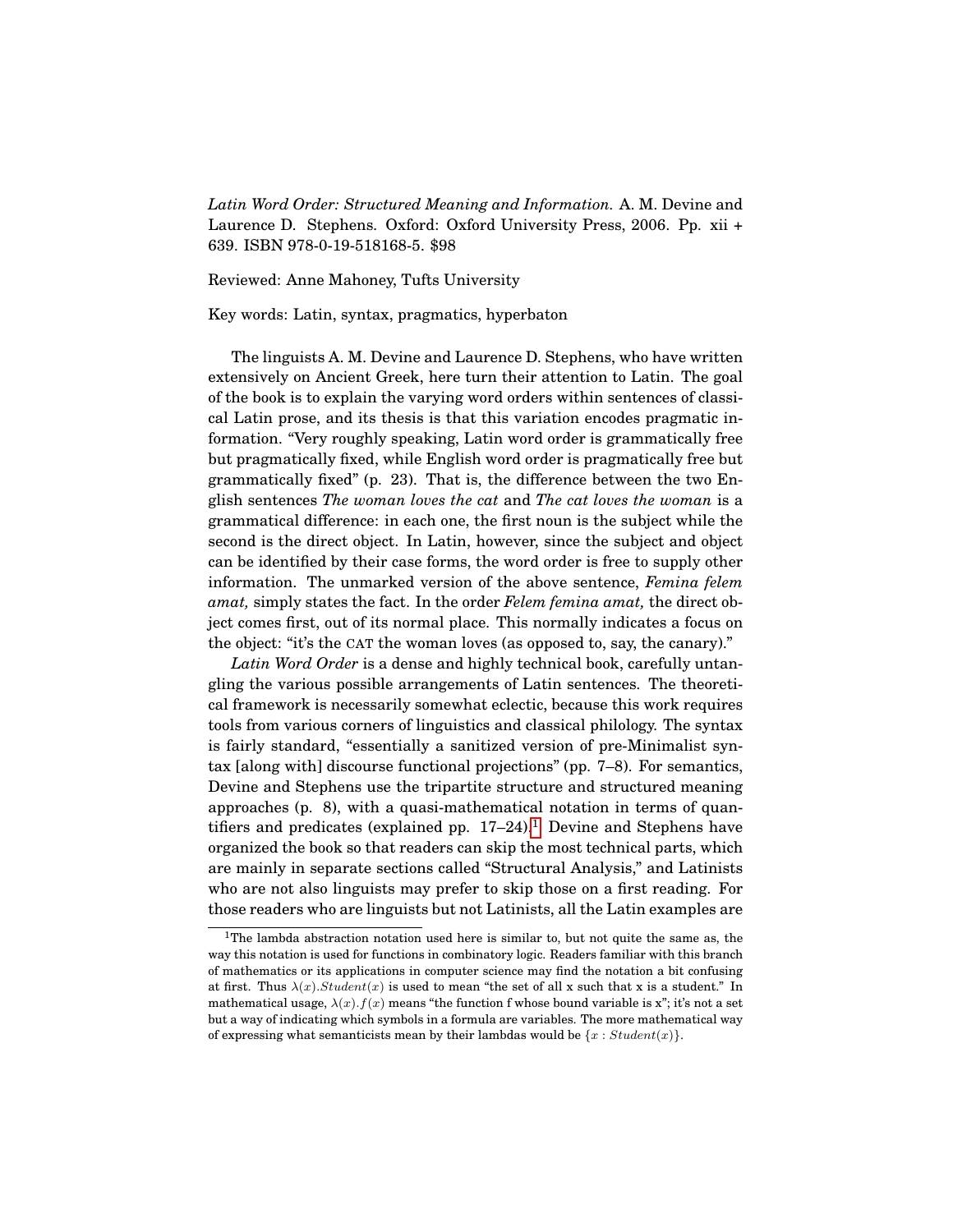translated, although the translations do not always indicate which English words represent the Latin features being studied.

To keep the problem to a manageable size, Devine and Stephens restrict their analysis to "the simple sentence in Classical prose" (p. 8). That is, the book (primarily) considers the order of constituents in the main clause, not the arrangement of clauses within sentences; the classical language, from Cato the Elder down to Seneca, not archaic, medieval, or modern Latin; and prose rather than verse. All of these restrictions are broken occasionally, and in particular there are examples from Plautus, Terence, Lucretius, Vergil, Horace, Tibullus, and Ovid. Nonetheless, as the authors point out, "the word order of verse is clearly a separate, though not unrelated, question" (p. 8). At the end of this review I will say a bit about the implications of this work for the study of Latin verse.

Devine and Stephens begin with verbs, naturally enough. The first chapter, "Arguments of Verbs," covers the relative order of the various words that go along with a verb — its subject, objects, oblique arguments, and adverbial phrses. They conclude that the "default" word order of a Latin sentence is:

## Subj DO IO/Obl Adj Goal/Source NRDO V

In other words the subject is first, followed in order by direct object, indirect object or oblique argument, adjunct, goal or source, and non-referential direct object, and finally the verb (p. 79). This is no surprise; any elementary textbook or handbook of prose composition will say as much. What's more useful is to ask "why does the syntax present the arguments to the hearer in a specific order and not randomly, and why does it choose this particular order?" (p. 79), and also to ask under what conditions a speaker or writer will choose a non-default order. One way to attack the question is to consider which syntactic analyses best explain the Latin data. Devine and Stephens reject flat syntax, with no hierarchy among verb arguments, because this analysis does not account for the fact that Latin does have a default word order (p. 83). Complement syntax, too, though it can be useful for some Medieval Latin, "fails for Classical Latin" (p. 85) because it contradicts the apparent order of composition of arguments in Latin. Specifier syntax works better (pp. 87–97), because in this analysis we can see how "direct objects, indirect objects, and oblique arguments raise to specifier positions c-commanding the verb phrase"  $(p. 87)$  — that is, a Latin verb normally comes last because the arguments have raised over it.

On the other hand, sometimes the arguments or complements of the verb do not appear in the default order. This can happen when an argument is topicalized. Less emphatically, some constituents (adverbs, in particular) can be re-arranged to change their scope: does this adverb modify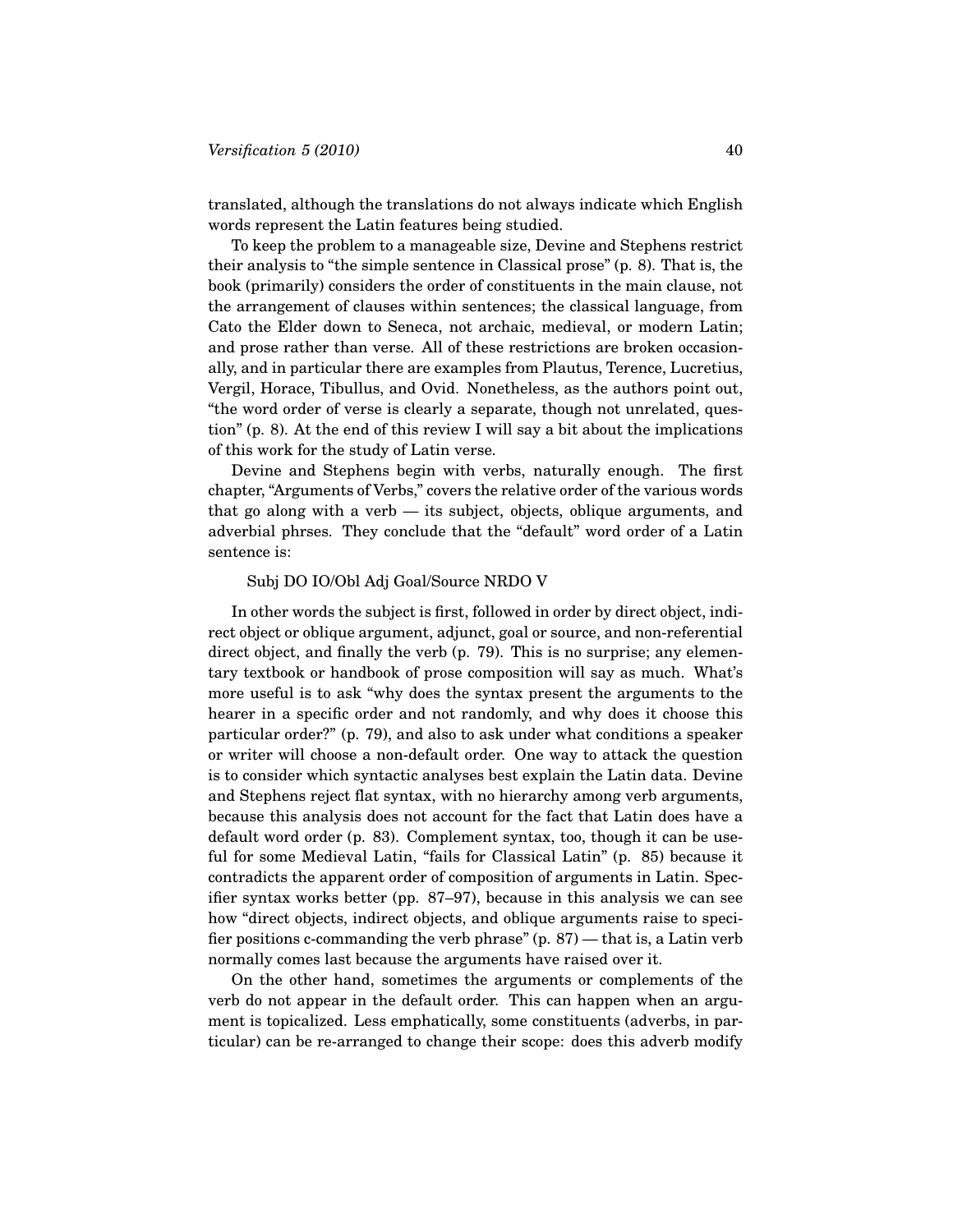just the verb, or the entire verb phrase? Devine and Stephens distinguish between argument raising, which is re-arrangement inside the verb phrase, and scrambling, which is movement out of the verb phrase (p. 108), normally to separate what is given or presupposed from the new information in the verb phrase (p. 109).

Different authors, though, have different preferences. Devine and Stephens compare Caesar, Livy, and Cato throughout the book. For example, they consider the phrase *castra ponit,* "pitch camp," and its variations in tense (present, perfect) and number (he, they). In Caesar, this phrase is always in this order. In Livy, it is far more often in the opposite order, *ponit castra.* "Why are Caesar and Livy so different, if they both spoke the same language?" (p. 126) they ask. It's hard to say *why* they are different, but it is possible to determine the conditions under which Livy writes a direct object after its verb: primarily when the noun is non-referential (as in *derigebant cursum,* Livy 37.27.1, cited p. 130) or when the noun is "tail material" (neither topic nor focus; old information, like focus, but not what the sentence is about; p. 17).

The second chapter, "Verb Positions," looks at where the verb itself fits into the sentence. Although it is often in final position, it can be initial, second, or otherwise displaced. The verb may be first in a question, with the question particle *-ne* attached (p. 145). Imperatives and existential verbs also frequently come first (pp. 149, 150). These facts are familiar to beginning Latin students. Less familiar is the observation that psych verbs (verbs expressing feelings or mental state) also frequently come first in the sentence (p. 155). In particular, when a verb like *movet* "moves" refers to something physical, it is in the normal order, but when it is a psych verb (for example "the speech moves the hearers"), it is often initial. This phenonenon seems to be related to the "tight connection to the surrounding context" (p. 156) of psychological-state sentences.

The treatment of discourse particles in verb-initial sentences (pp. 157– 163) is particularly good. These are the words like *igitur, etiam, enim, tamen* that explain the relationship of a sentence to those that have come before it. They often appear in second position, and in narrative these particles frequently come after an initial verb.

Most of this chapter is concerned with various functions of *est*: as an auxiliary with passive participles (for example, *interfectus est,* "he has been killed"), as a copula (for example, *Caesar est imperator,* "Caesar is a general"), or as an existential verb (for example, *est tribunus quidem,* "there is a certain tribune"). "There is a long tradition of looking to clisis" (p. 191) to account for the behavior of this verb, since most of its forms are phonologically enclitic, and the cognate or analogous verbs are syntactically enclitic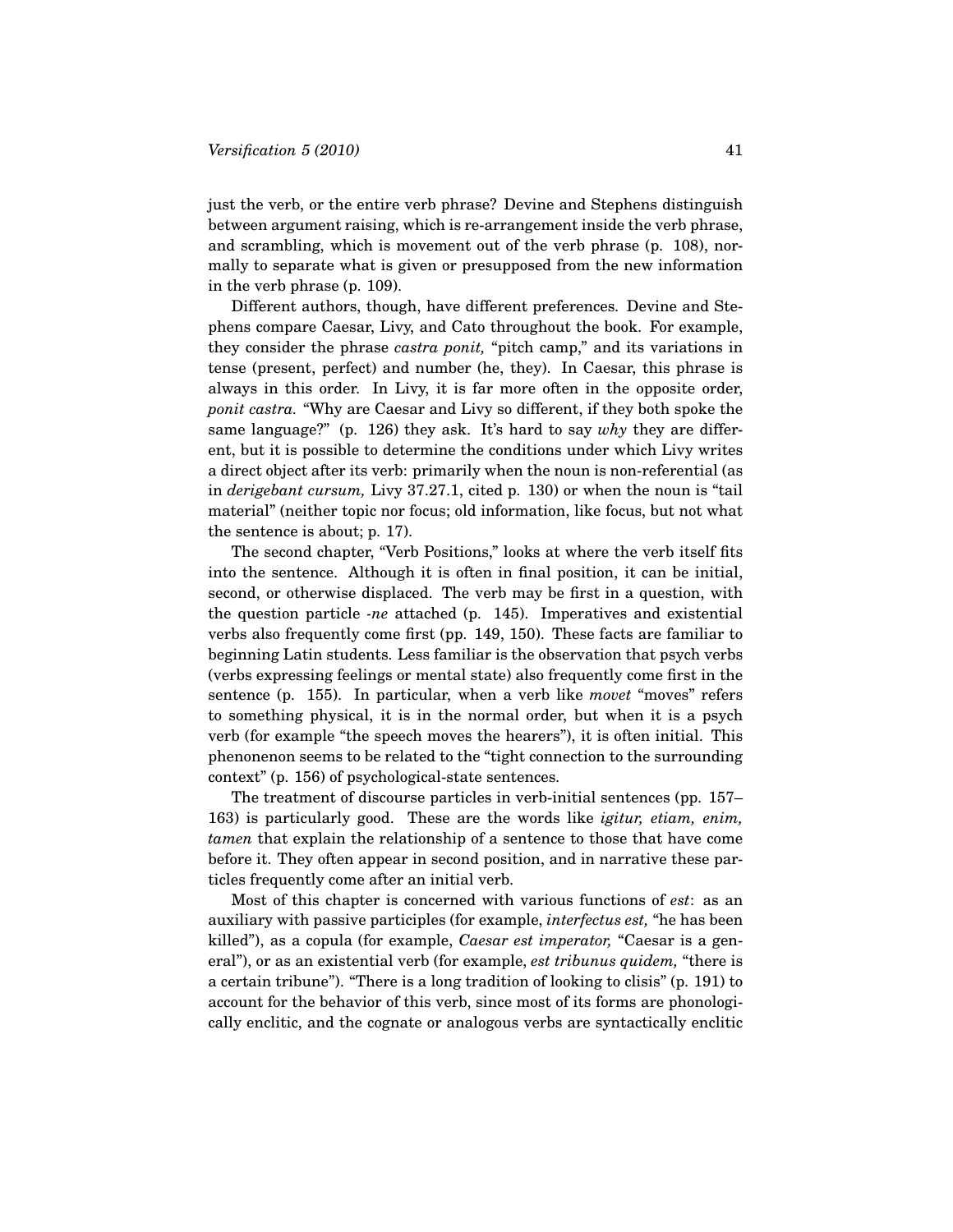in many other languages (examples p. 191 and footnote 41 p. 223). Devine and Stephens, however, propose a different analysis. They suggest that the auxiliary "either stays in situ or raises to the head of a functional projection," more specifically to the head of whatever projection is "the most important predication of the clause" (p. 194). Copular *est* has similar structures (p. 198); it may be last, the predicate may be raised over it, or the copula itself may be raised much as the auxilary was. Finally, when *est* is existential, it is normally first (p. 213), though locations may raise over it.

In chapter three, "Strong and Weak Arguments," we look in detail at topic and focus. In particular, adverbs and particles like *semper, numquam,* and *quoque* are usually associated with focus and with non-default word orders. Devine and Stephens begin the chapter with an analysis of "strong narrow focus" (p. 225), which is what our textbooks and composition handbooks generally mean by "emphasis." Although a phrase with strong narrow focus may be first in the sentence, it can in fact appear almost anywhere. As a result, "in any given position, the presence of strong narrow focus is cued primarily by the prosody" (p. 232), not by the syntax. In other words, this syntactic analysis has given us a clue to the sound of Latin. We don't know exactly how the focused phrase would have been spoken louder? higher pitch? slower? — but we can be fairly sure that it must have been audibly distinct from the surrounding material.

The final section of chapter three considers pronouns. Although Latin does not have a set of enclitic forms for pronouns,<sup>[2](#page-3-0)</sup> punctuation in inscriptions shows that pronouns are weak (phonologically dependent) when they are tails, but not when they are topic or focus material (p. 277). Weak pronouns apparently do not appear in initial position, but are not necesssarily in second position either: Wackernagel's law is not absolute for Latin pronouns (p. 282). In fact, Devine and Stephens argue that weak pronouns are generated in the base verb phrase, then are usually raised to a higher position (p. 298); this process is neither entirely syntactic nor entirely prosodic.

Next we move to nouns. Chapter four, "Arguments of Nominals," considers the shape of the noun phrase. The key observation here is that where modifiers and other adjuncts come relative to their head nouns depends on the noun itself: "word order in noun phrases . . . isn't random: it varies according to lexical item." (p. 314) For example, when *filius* "son" is modified by a genitive, "so-and-so's son," the genitive almost invariably comes before the head noun (p. 352). But when *uxor* "wife" is similarly modified, the genitive comes first about 57% of the time, after the noun about 43% — Cicero writes both *M. Luculli uxorem* and *uxor Mindi* (p. 355). In fact, there is a

<span id="page-3-0"></span><sup>&</sup>lt;sup>2</sup>For example, in Greek  $\epsilon \mu o \in A$  and  $\mu o \in A$  are both dative singular, "to/for me." The first is a full word and the second is an enclitic, unstressed form. In Sanskrit, similarly, *mahyam* is the full form of the dative singular and *me* the enclitic variant.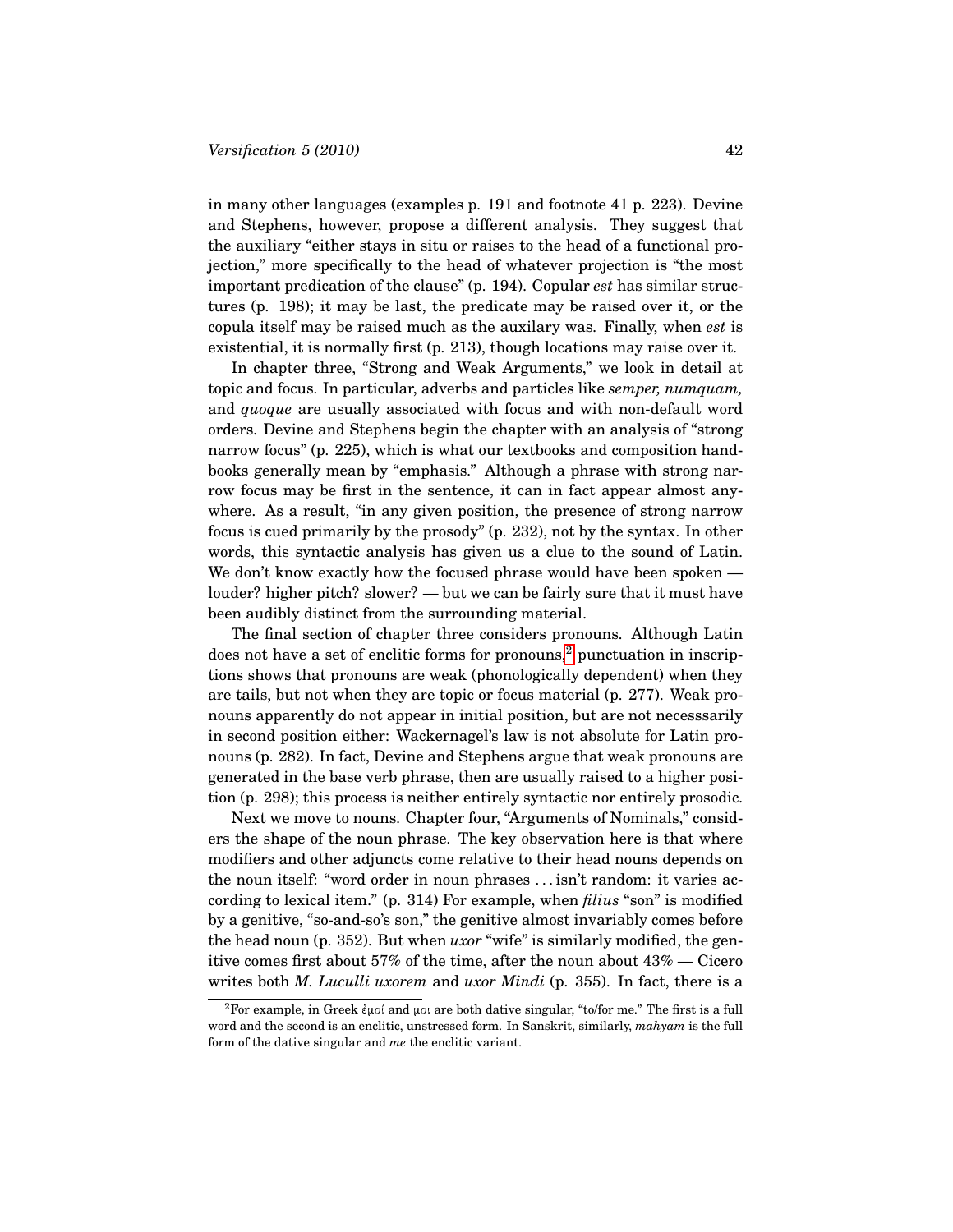perfect minimal pair with *socer* "father-in-law," *socerum tuae filiae* in Fam. [3](#page-4-0).10.10, *filiae tuae socerum* in Fam.  $3.4.2$  (p.  $360$ ).<sup>3</sup> So there is no obvious rule that, say, genitives denoting inalienable possession always come before their nouns. Devine and Stephens argue that here, too, it is the pragmatics that determines whether a modifier comes before or after its head. Normally, though, the complement comes after and is either a focus or a tail (p. 381). Several theories may explain why this happens (p. 380). After considering them in turn, Devine and Stephens conclude "We will leave it to you to choose the theory you like best; or maybe you can think of a better one. Perhaps they each have something to contribute." (p. 391) While on one level, this is not entirely satisfying, it is honest and it reflects the current state of work in syntax: many approaches, each useful, none definitive.

The fifth chapter, "Modifiers," looks at several particular classes of adjectives and what happens when several adjectives modify the same noun. The basic rule is that adjectives come after their nouns, but this depends strongly on what kind of adjective and also on period of writing and on the author's own style (p. 403). For example, there is a clear change in the two centuries between Cato the Elder and Columella. These authors are useful for comparison because they both wrote prose treatises on farming, so the subject matter and even the vocabulary are similar. Cato puts adjectives of material (such as *ferreus,* "iron") after their nouns, while Columella can have them either after or before (p. 405). Sometimes the adjective comes before the noun because it is focused, for example contrasting two different materials, but more often there is no obvious focus. Devine and Stephens suggest that for Columella the adjective contains the information and the noun is tail material, so the adjective raises over it (p. 409). It is not clear why this happens, but we can see a transition between the two structures in Cicero's use of similar adjectives (pp. 411–412). Other kinds of adjectives, such as those derived from names of places or people, or those denoting evaluation, have their own specific rules.

When there is more than one adjective, they are arranged in a hierarchial order, which is largely consistent across languages (p. 476). As a rule, the adjectives closest to the noun are the most specific and objective, while those further away are more relative or more subjective. The general order is

quality  $>$  size  $>$  shape  $>$  color  $>$  provenance

where quality descriptors, often relative or subjective, are furthest away and provenance words are closest (p. 476). For example, in English we

<span id="page-4-0"></span><sup>3</sup>Both are letters from Cicero to Appius Claudius Pulcher, referring to Pompey (Gn. Pompeius Magnus), whose son was married to one of Claudius's daughters.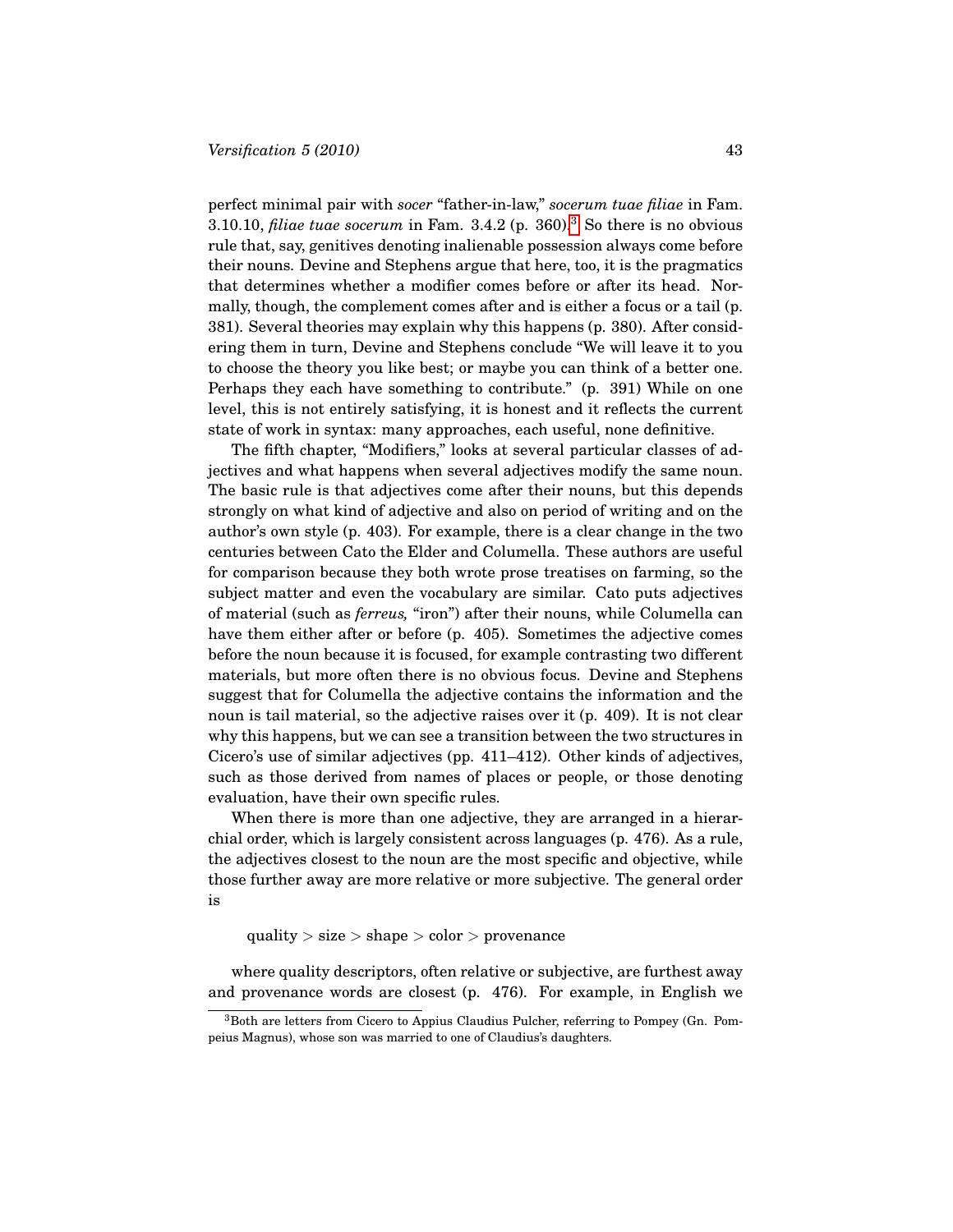might say "a lovely Persian carpet" (quality, provenance, noun) or "a little black cat" (size, color, noun). But in Latin it's possible to have adjectives on both sides of the noun; this is apt to happen when the pre-modifier has focus (p. 480).

Finally, chapter six, "Hyperbaton," explores how and why phrases can be pulled apart. After acknowledging that hyperbaton is "perhaps the most distinctively alien feature of Latin word order" (p. 524), certainly for the learner, Devine and Stephens say,

The natural inclination of the English speaker is to put Humpty Dumpty together again by reconstituting a continuous noun phrase . . . out of the disiecta membra of hyperbaton. But we shall argue that this inclination should be resisted as another manifestation of the bad old habit of ignoring word order when reading Latin. It makes better sense to interpret the discontinuous elements of hyperbaton in the positions into which the syntax has put them on the basis of their pragmatic values. (p. 524)

These sentences could profitably be posted over the door of every Latin classroom in the English-speaking world. Latin word order is different from English even in straightforward sentences, and is not as consistent or as predictable as English order, but the variation is not random: it is motivated by the way the sentence fits into the larger discourse context. Students whose primary contact with the Latin language is isolated sentences set for translation into English do not get to see how this variation works, because without context there is no pragmatics.

There is no general conclusion. In part the main ideas have already been sketched in the introduction, and in part each chapter stands alone. The book has an index nominum and an index rerum, but no index locorum, which would have been quite useful  $- I$  could easily imagine wanting to look up all the examples from a text as I prepare to teach it. Footnotes appear at the end of each chapter. The twenty-page bibliography includes much important work on Latin and on syntax.

It is useful to consider the relevance of a book on Latin *prose* syntax for readers of *Versification.* Devine and Stephens give a few hints in the final chapter, where most of their examples from verse texts turn up. In the discussion of hyperbaton in prepositional phrases, for example, they note that raising of the noun instead of the modifier (*numine sub dominae,* "under the deity of my mistress," Ovid *Metamorphoses* 15.546) is more common in verse than in prose, though prose authors could write *dominae sub numine* with the modifier raised out of the prepositional phrase (p. 569). Hyperbaton of descriptive adjectives is also more common in verse (p. 606). For Cicero and Caesar, a modifier coming before its noun is focused; for Livy,